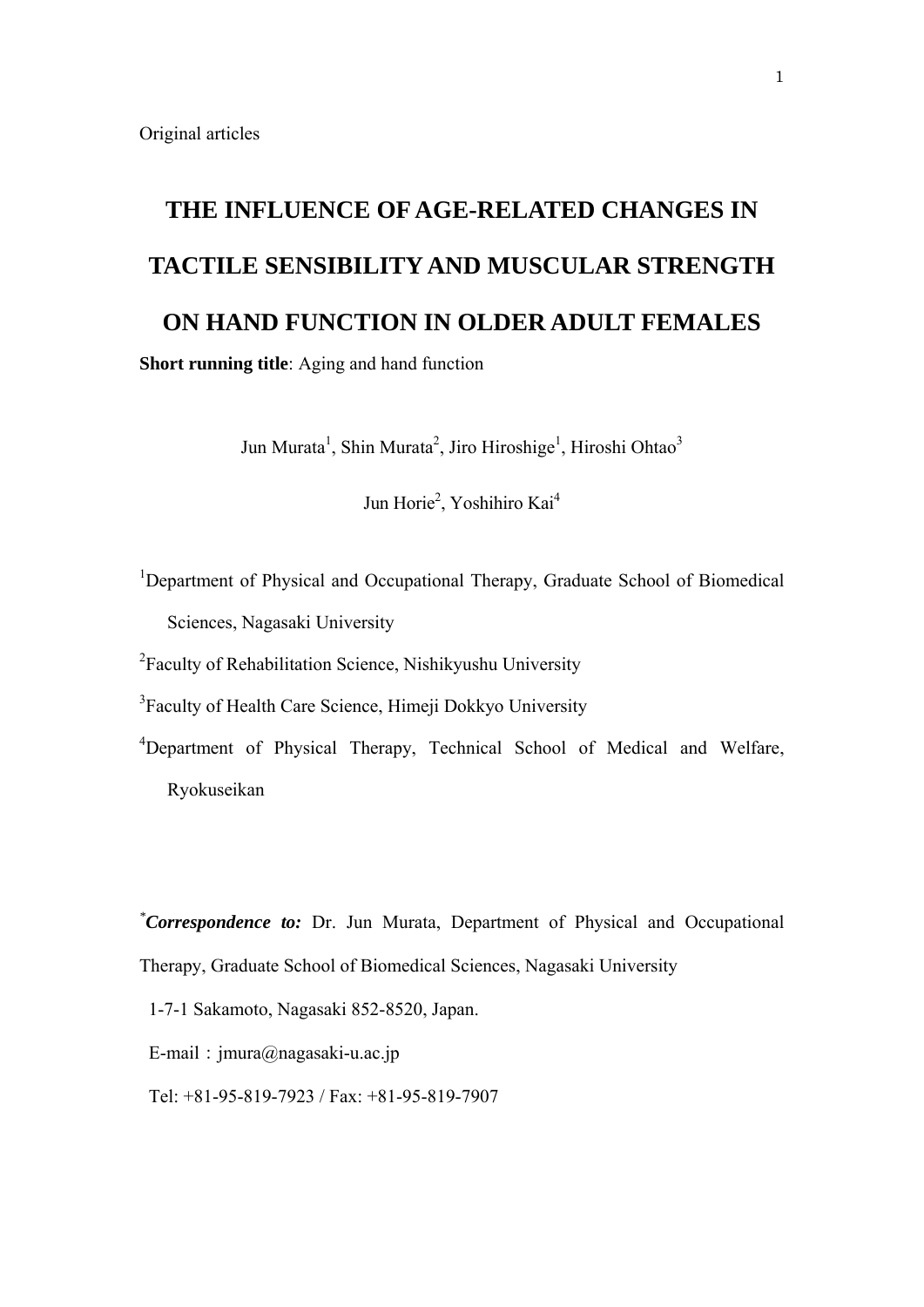#### **ABSTRACT**

**Background:** Aging affects the human hand function. For example, a decline in manual dexterity often accompanies old age. This decline corresponds to age-related changes in muscle and/or tactile functions. This study investigated whether age-related changes in muscular strength and tactile sensibility are related to the hand function.

**Methods:** The subjects consisted of sixty-four older adult females. The hand function was assessed using Perdue pegboard test. The handgrip strength was measured using a handgrip dynamometer. Tactile-pressure threshold was evaluated using Semmes-Weinstein monofilaments. These tests were performed on the dominant hand. All data items were compared among the four age groups (65–69 years; n=17, 70–74 years; n=16, 75–79 years; n=15, 80–85 years; n=16).

**Results:** The scores on Perdue pegboard test showed significant differences among the four age groups and they decreased with age. The tactile-pressure threshold was augmented with increasing age, whereas handgrip strength did not differ among the four age groups. A significant relationship was observed between the Perdue pegboard test score and tactile-pressure threshold ( $r = -0.61$ ), but not the handgrip strength ( $r =$ 0.18).

**Conclusions:** These results suggested that the manual dexterity in the hand function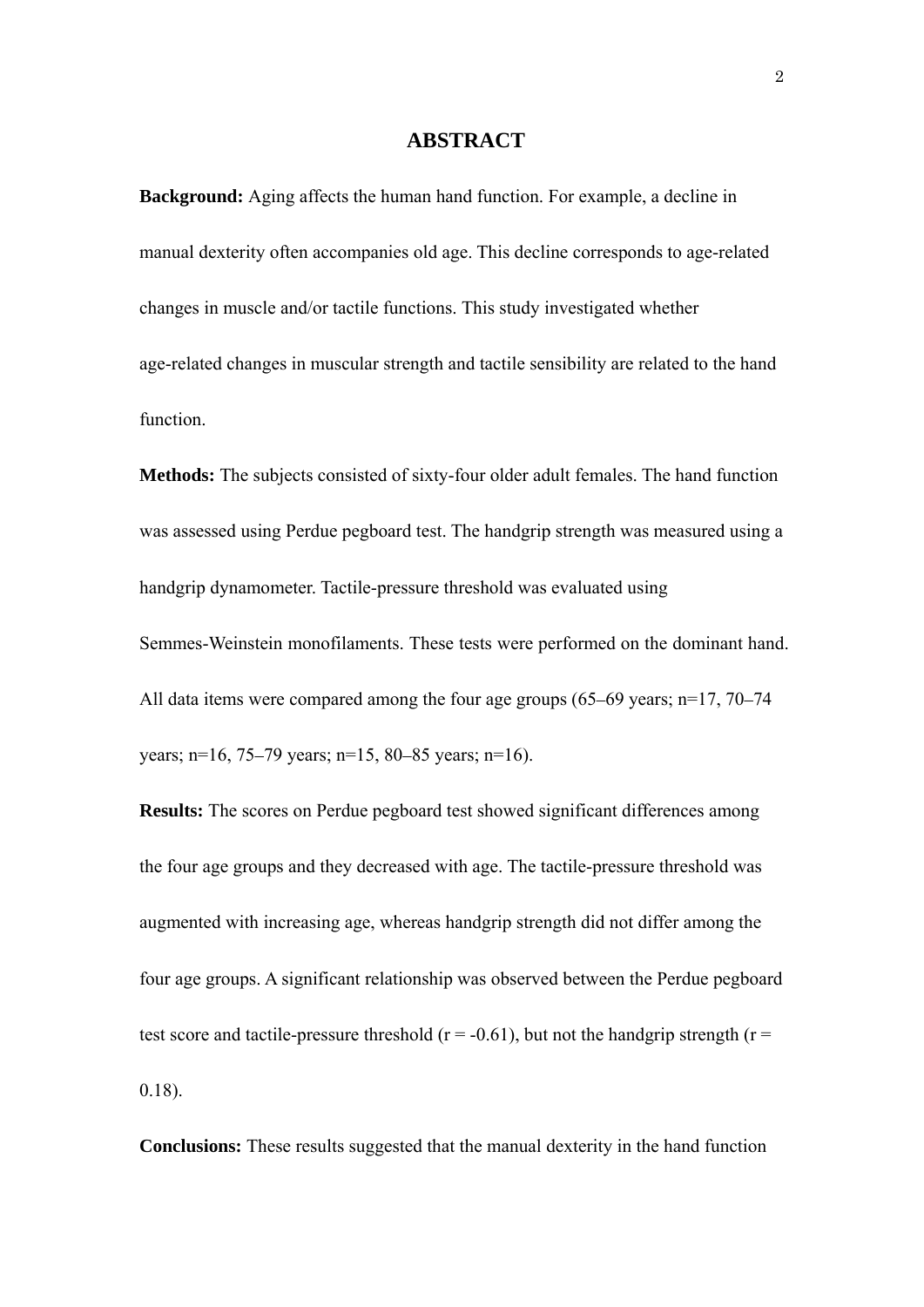was attenuated with increasing age. We considered that this attenuating effect was associated with a decline in tactile sensibility rather than a change in the muscular strength of the hand.

**Key words:** Aging, manual dexterity, tactile-pressure threshold, handgrip strength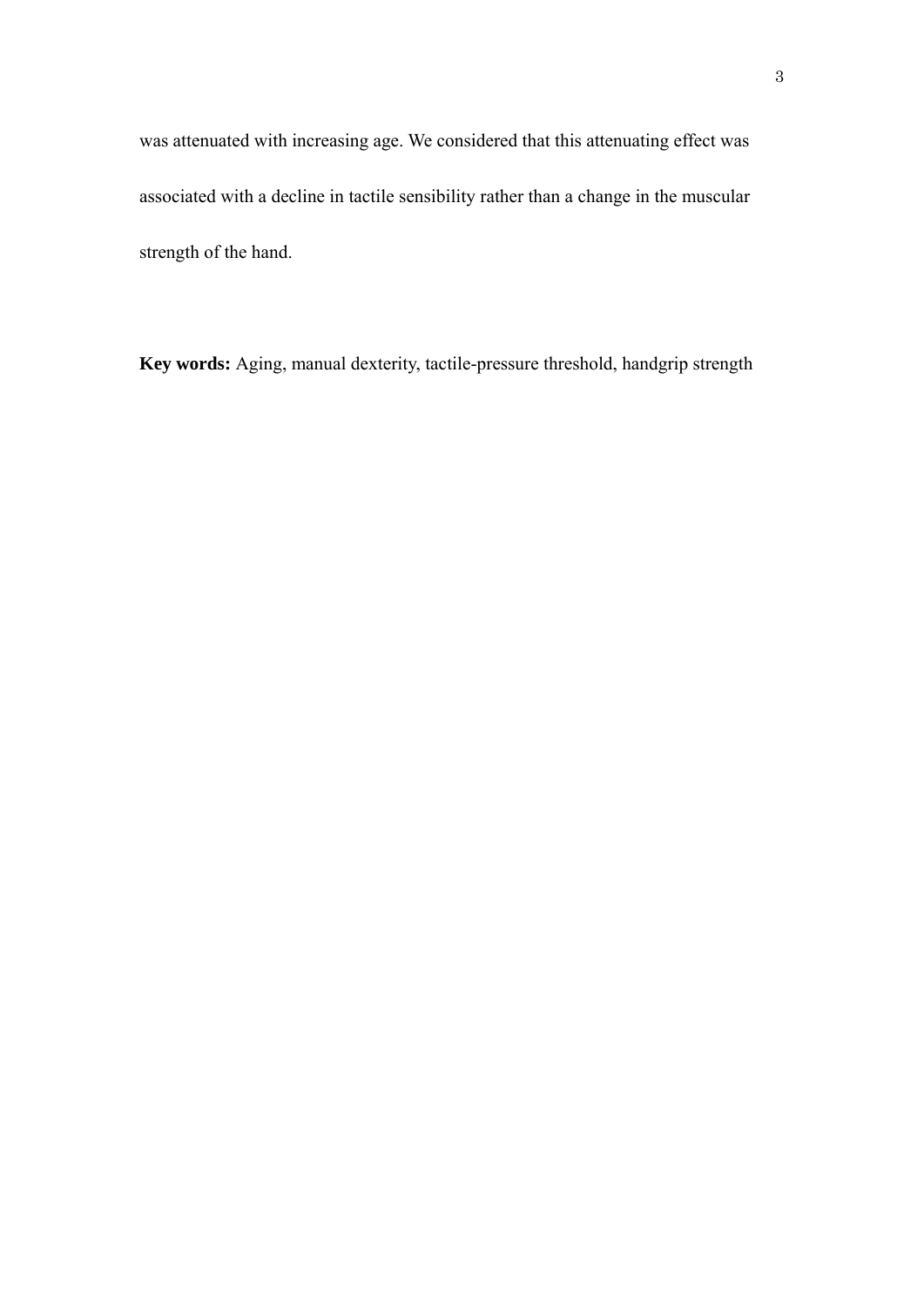#### **Introduction**

The changes in motor function that accompany aging include a marked decline in strength and muscle mass, leading to impairments in mobility and the activities of daily living (ADL). Regarding the decrease in lower extremity strength, a prior study reported that the decline in lower extremity strength begins after the fifth decade of  $l$ ife<sup>1</sup>. This decline in strength associated with aging impairs individual's ability to respond quickly and forcefully to prevent a fall after a postural disturbance, thus leading to increased falling by elderly individuals<sup>2\_5</sup>. These previous results suggested a close relationship between motor function and lower extremity strength.

Aging also affects human manual function, as reflected by the skillful use of the fingers in grasping, lifting, and manipulating objects. A previous study reported that a 15% loss in strength per decade occurs in individuals of 50 to 70 years old<sup>3</sup>. This age-related change in strength corresponds to a decrease in skeletal muscle mass<sup>6</sup>. On the other hand, human hands show excellent sensory function as well as motor function. For example, the human hand can discriminate the texture, shape, and temperature of surfaces by touching them with the fingers. However, this sensory perception gradually weakens with aging, resulting in worsening performance in ADL such as fastening buttons, tying shoelaces, writing a note, etc.<sup>7</sup> due to age-related changes in muscular strength and sensation in the hand as described above. However,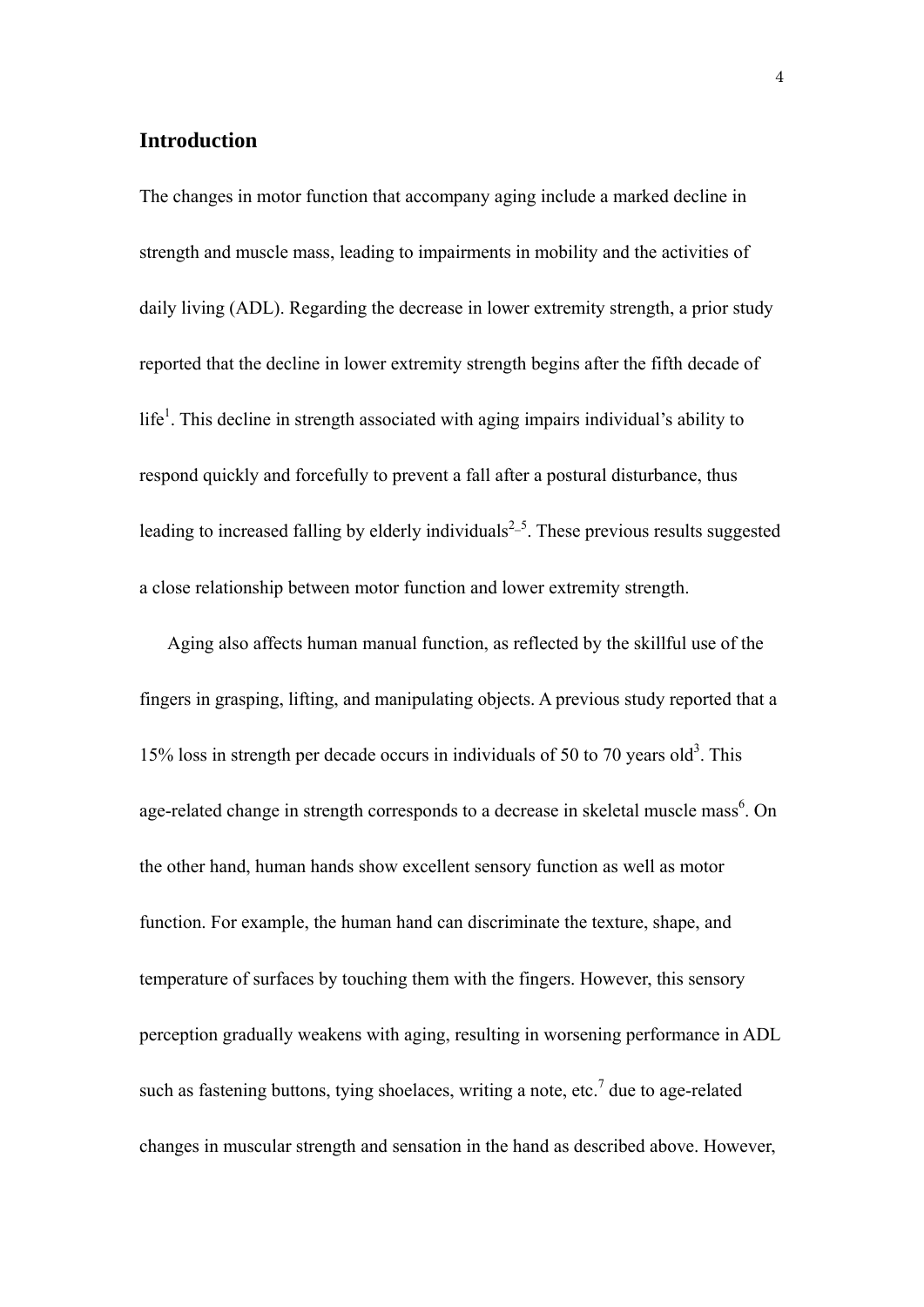regarding hand motor function, which requires highly skilled motor control, age-related changes in hand sensation may be more important as a determinant of the decrease in manual function than muscular strength in the elderly, in contrast to lower limb motor function, which involves an element of gross motor function. This study, therefore, investigated whether age-related changes in muscular strength and tactile sensibility are related to manual function in older adults.

#### **Materials and Methods**

#### *Subjects*

Sixty-four adult females aged 65-84 years (mean age:  $74.4 \pm 5.8$  years) participated in this study. All the subjects professed to be in good health on a standard medical examination questionnaire, and lived independently in the community. None of the subjects had the common diseases, which are known to influence neuromuscular function of the hand, such as carpal tunnel syndrome, osteoarthritis of hand joints, diabetic polyneuropathy, or cervical spondylosis-related cervical radiculopathy. However, three subjects indicated diet-controlled diabetes. Another thirty-nine subjects were on regular medication for cardiovascular problems and/or osteoarthritis of knee joints and/or low back pain. The remaining twenty-two elderly individuals did not take regular medication. Moreover, prior to the study, we administered the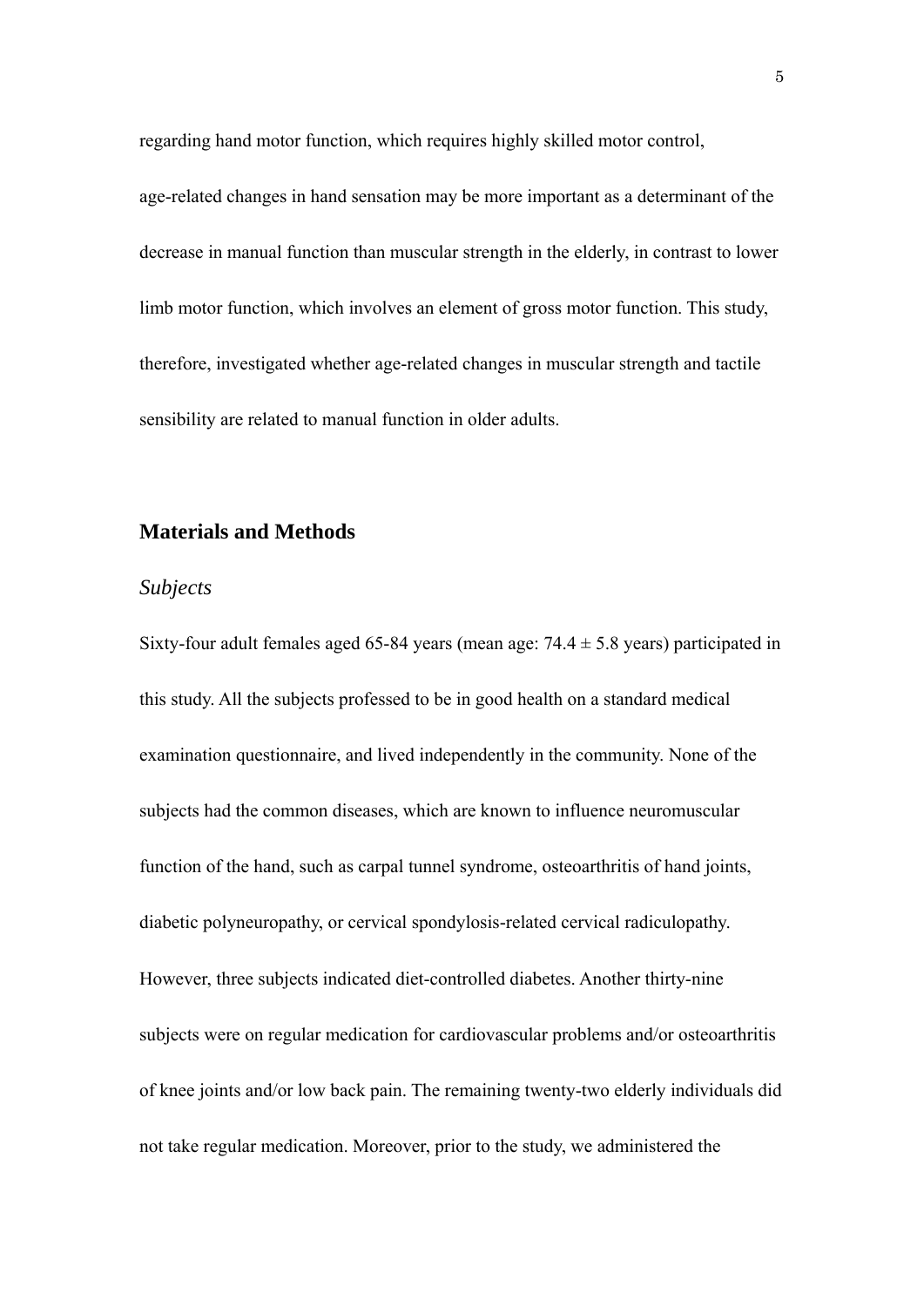Mini-Mental State Examination, and all subjects passed (borderline passing score of 25). To clarify the age-related changes in hand function, the participants were divided into four age groups (65–69 years;  $n=17$ , 70–74 years;  $n=16$ , 75–79 years;  $n=15$ , and 80–85 years; n=16). Each subject was informed in advance of the purpose of the study and of the procedures involved, and their consent was obtained. This study was performed in accordance with the Declaration of Helsinki and approved by the Institutional Ethical Committee of Nagasaki University.

#### *Measurements*

Manual function was assessed using the Perdue pegboard test (Lafayette Instrument, Lafayette, IN). This standardized, reliable $\delta$  means of evaluating hand and finger function involves retrieving small metal pegs (length: 25mm, diameter: 3mm) from a cup and placing them in a line of holes. The number of pegs placed in the holes within 30 sec was recorded. Handgrip strength was measured using a digital handgrip dynamometer (TKK5401, Takei Kiki Kogyo, Japan). These tests were repeated twice with the dominant hand, and the maximum value was determined. The tactile-pressure threshold on the distal palmar pad of the index finger was evaluated using Semmes-Weinstein monofilaments (North Coast Medical, Morgan Hill, CA). We used 20 kinds of filaments ranging in weight from 0.004 to 447 grams. For each filament,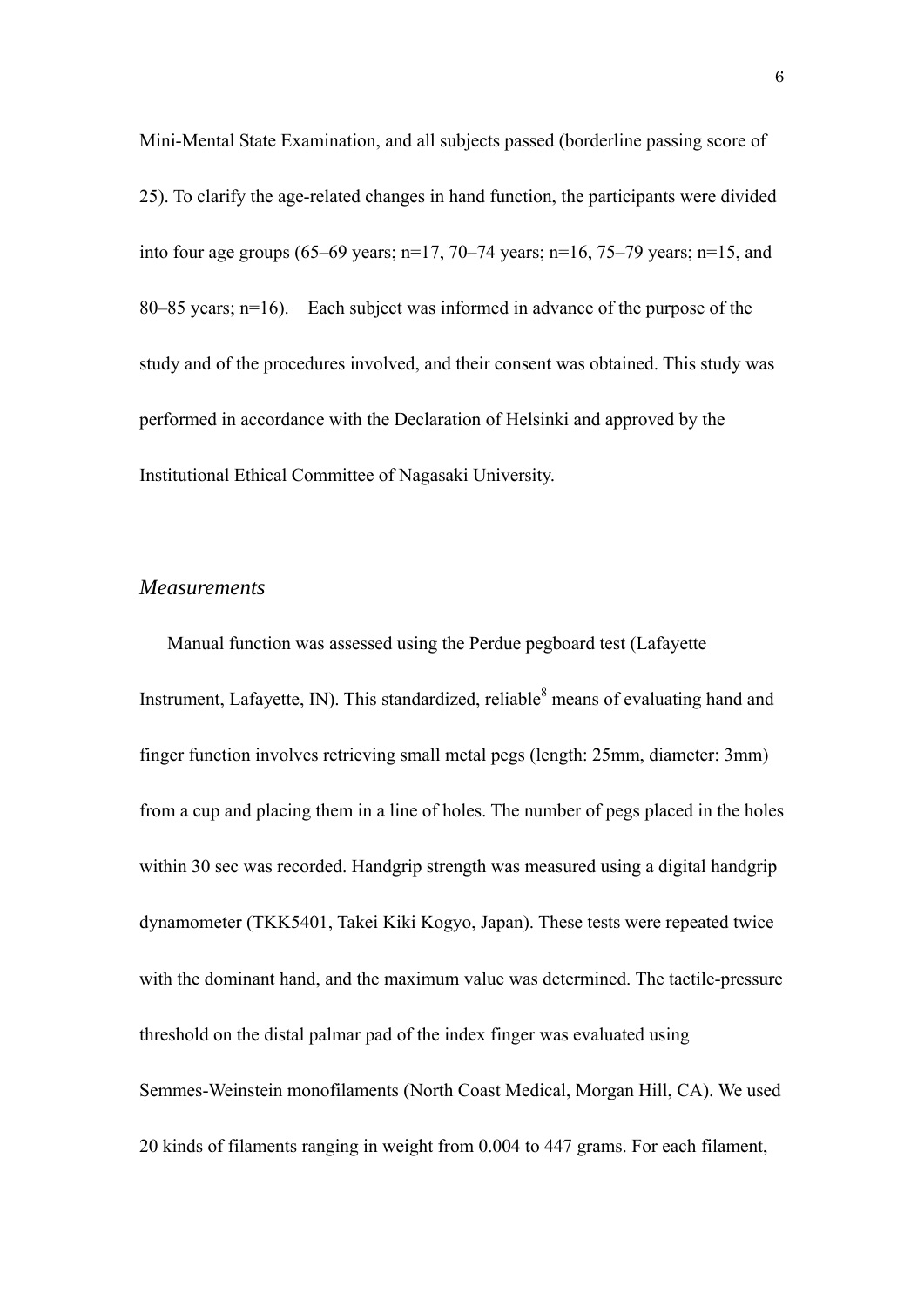the aesthesiometer pressure in grams was converted to  $log_{10}0.1$ mg, yielding a scale composed of intervals of approximately equal intensity between filaments. The subjects were tested with their eyes closed after receiving clear instructions. The target area was marked on the volar side of the distal phalanx of the dominant index finger. Each filament was pushed into the target area until it bent about 90° for about a second. The threshold was recorded as the smallest filament diameter that could be perceived in at least 80% of its applications (5 trials).

#### *Statistical analysis*

Differences due to age were examined using one-way analysis of variance (ANOVA). If a significant *F* value was found for a main effect, Tukey's post hoc test was performed to detect significant differences in mean values among the four age groups. Furthermore, Pearson's correlation was performed to determine the relationships between the pegboard test score and handgrip strength or tactile-pressure threshold. The level of statistical significance was defined as *P*<0.05. The data are expressed as the mean± standard error.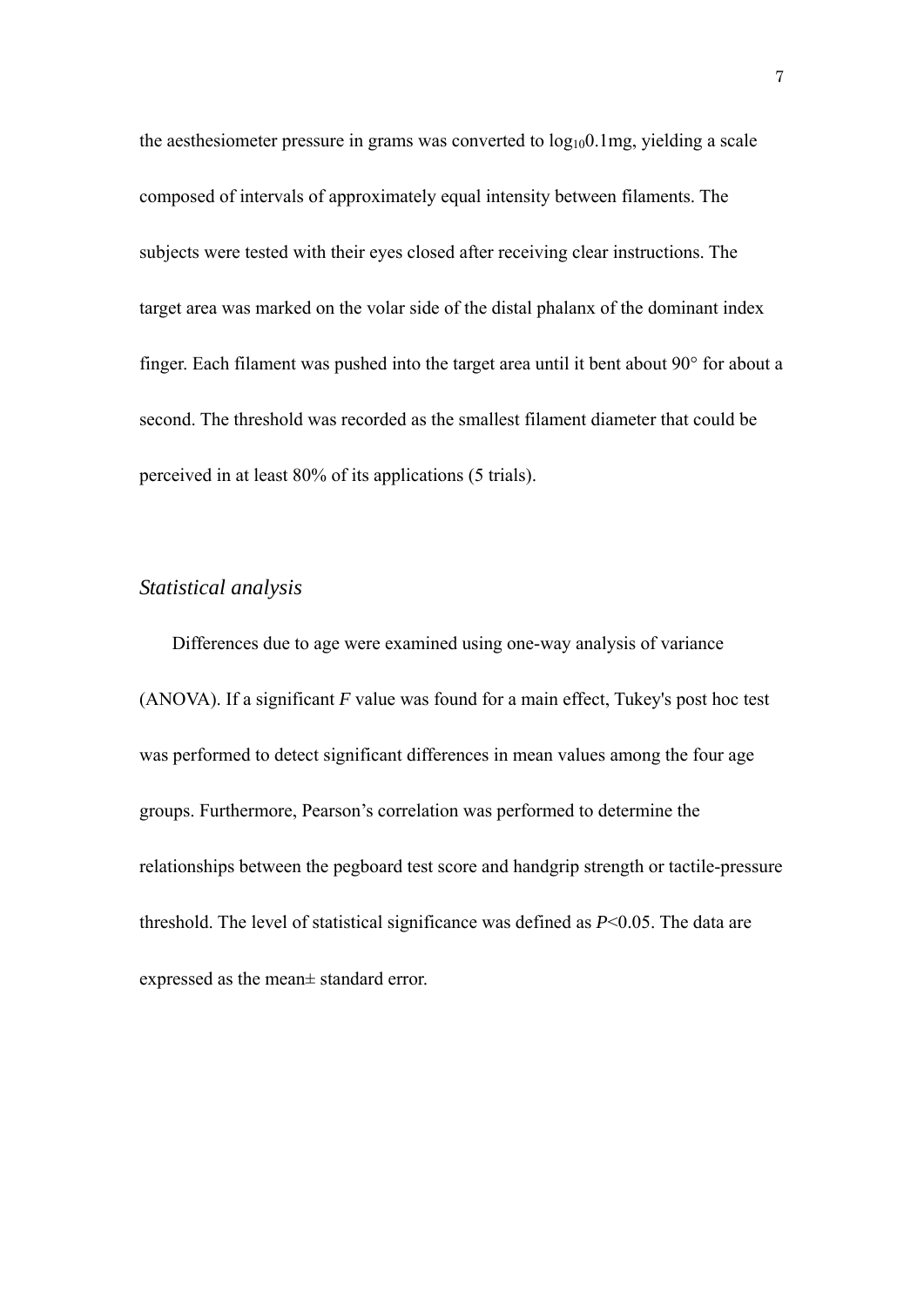#### **Results**

*Age-related Changes in the Purdue Pegboard Score, Handgrip Strength, and Tactile-pressure Threshold* 

The pegboard test scores for the four age groups (65–69 years, 70–74 years, 75–79 years, 80–85 years) were 15.9±1.7, 14.0±2.6, 12.8±2.7, and 12.6±1.5, respectively. This age-related change in the functional test scores (pegs placement) showed significant differences among the four age groups (*P*<0.01; Figure 1A). However, handgrip strength did not differ among the four age groups (65–69 years; 22.1±3.8 kg, 70–74 years; 20.6±3.2 kg, 75–79 years; 20.8±2.6 kg, 80–85 years; 19.7±4.3 kg, *P*=0.29; Figure 1B). In contrast to the results for handgrip strength, the tactile-pressure threshold increased with age  $(65–69 \text{ years}; 2.8 \pm 0.3 \log_{10} 0.1 \text{mg}, 70–74$ years;  $3.0\pm0.4 \log_{10} 0.1$ mg,  $75-79$  years;  $3.1\pm0.3 \log_{10} 0.1$ mg,  $80-85$  years;  $3.2\pm0.3$ log100.1mg, *P*<0.01; Figure 1C)

## *Relationships Between the Purdue Pegboard Score and the Tactile-pressure Threshold or Handgrip Strength*

The Perdue pegboard test score showed no relationship with handgrip strength  $(r=0.18, P=0.17;$  Figure 2A) and a negative relationship with the tactile-pressure threshold  $(r=0.61, P<0.01;$  Figure 2B).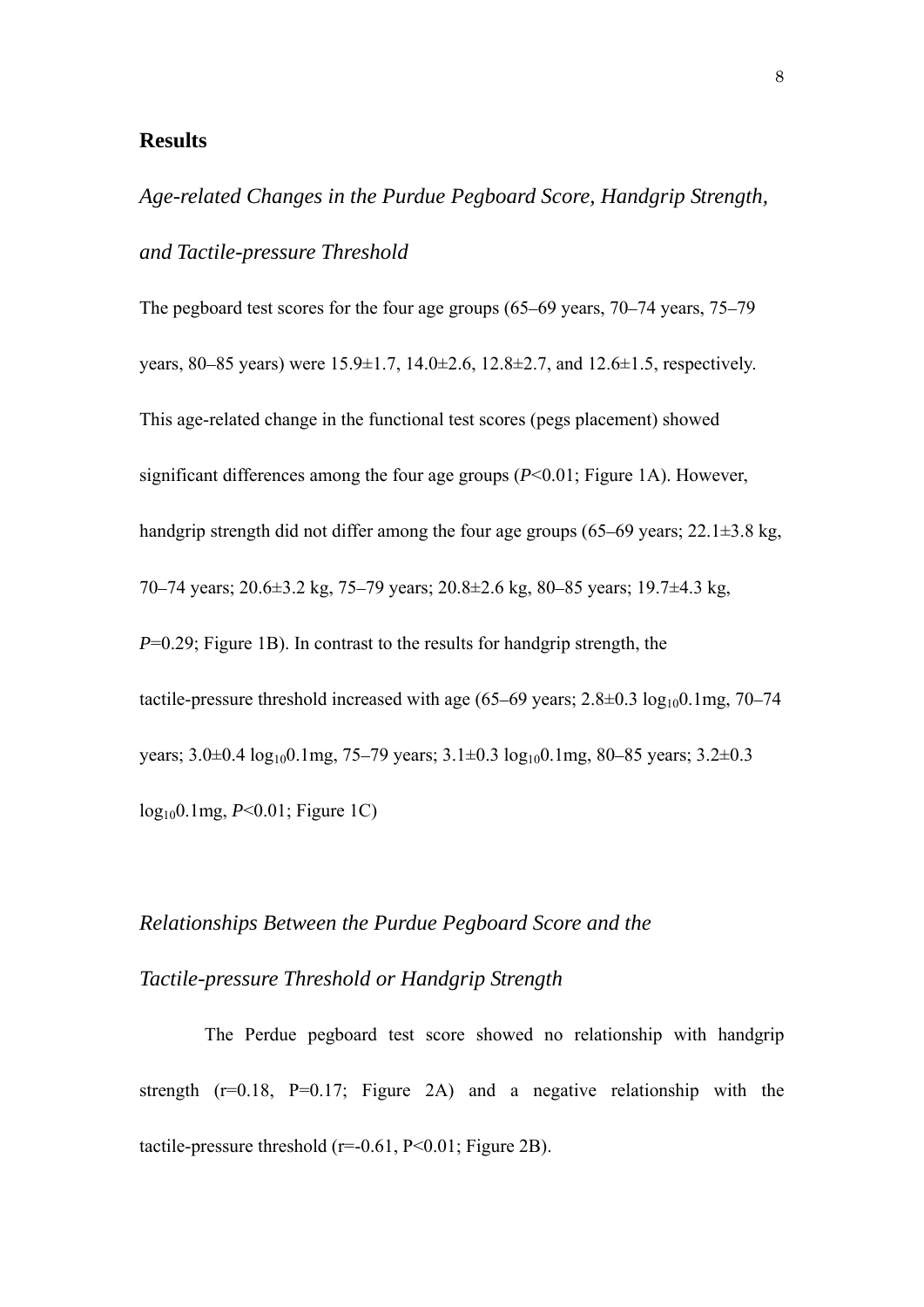#### **Discussion**

The purpose of this study was to evaluate the age-related changes in manual function, tactile sensation, and muscular strength in older adult females and to identify the relationships between tactile sensation or muscular strength and manual function. Our major findings were that there was a significant decline in the Purdue pegboard test scores, which were used as an index of manual function, and that the tactile-pressure threshold showed higher values with increasing age, whereas handgrip strength showed no difference among the age groups. Furthermore, a negative correlation was observed between the pegboard score and tactile-pressure threshold, but no such relationship was found for handgrip strength. These results suggested that the worsening of manual function with age was closely associated with a decline in tactile sensibility rather than a change in muscular strength in the hand.

Ranganathan, et al. $<sup>9</sup>$  previously demonstrated the Purdue pegboard test scores</sup> in an elderly group (65–79 years old) to be significantly lower than those in a young group (20–35 years old), suggesting that manual function worsens with age. Similarly, our result for the pegboard test, which was performed by elderly subjects, also showed a worsening of hand function due to aging. These results indicated that the decline in manual function due to aging continues throughout old age.

The sensory function of the hand is also affected by aging. Thornbury et al.<sup>10</sup>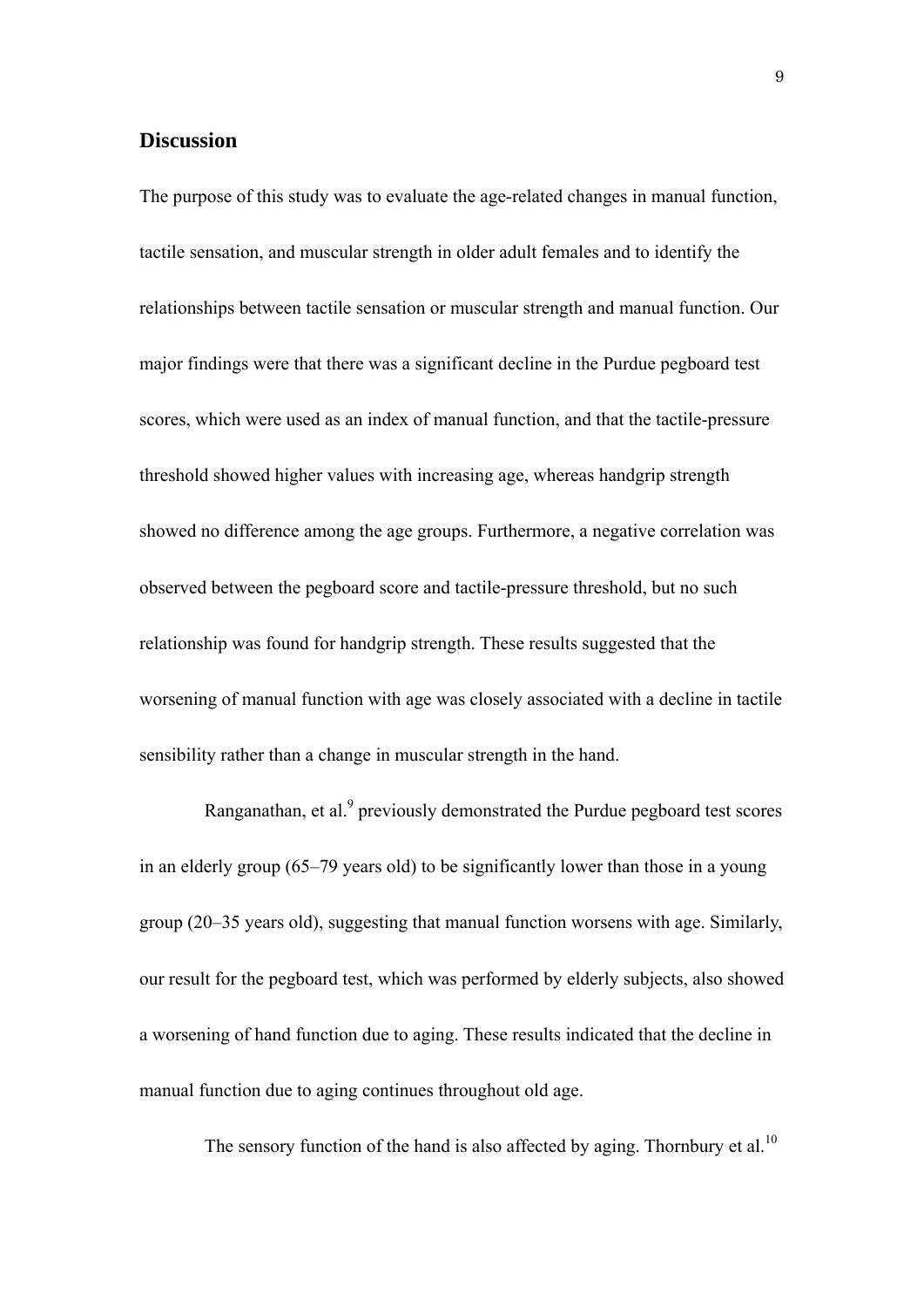investigated tactile-pressure thresholds on the pad of the index finger in 55 individuals aged 19 to 88 years and found that the tactile-pressure threshold increased with age (correlation of  $r = 0.56$ ). The present result also showed higher tactile-pressure thresholds with increasing age, indicating that the influence of aging on hand sensation as well as manual dexterity continues in old age. It has been reported that morphological changes in the peripheral receptors and central nervous system develop due to aging (decreases in the sensory receptors and brain weight)<sup>11–14</sup>. These influences are considered to be involved in the augmentation of hand sensation thresholds (attenuation of sensation and sensitivity) in the elderly. Furthermore, a significant correlation was observed between the Purdue pegboard test scores and tactile-pressure thresholds in the present study. These results suggest that the control of manual function, which requires accuracy, is affected by the amount of sensory feedback information arising from skin sensory receptors.

Many previous studies have reported that handgrip strength decreases with age3,15,16. However, our results showed handgrip strength to be only slightly affected by increasing age in older adult females. A possible explanation for the above inconsistency is that all of the subjects that participated in this study were independent with regard to their ability to perform ADL and lived in the same community. Thus, even though the ages of the individuals varied, the amount of ADL that they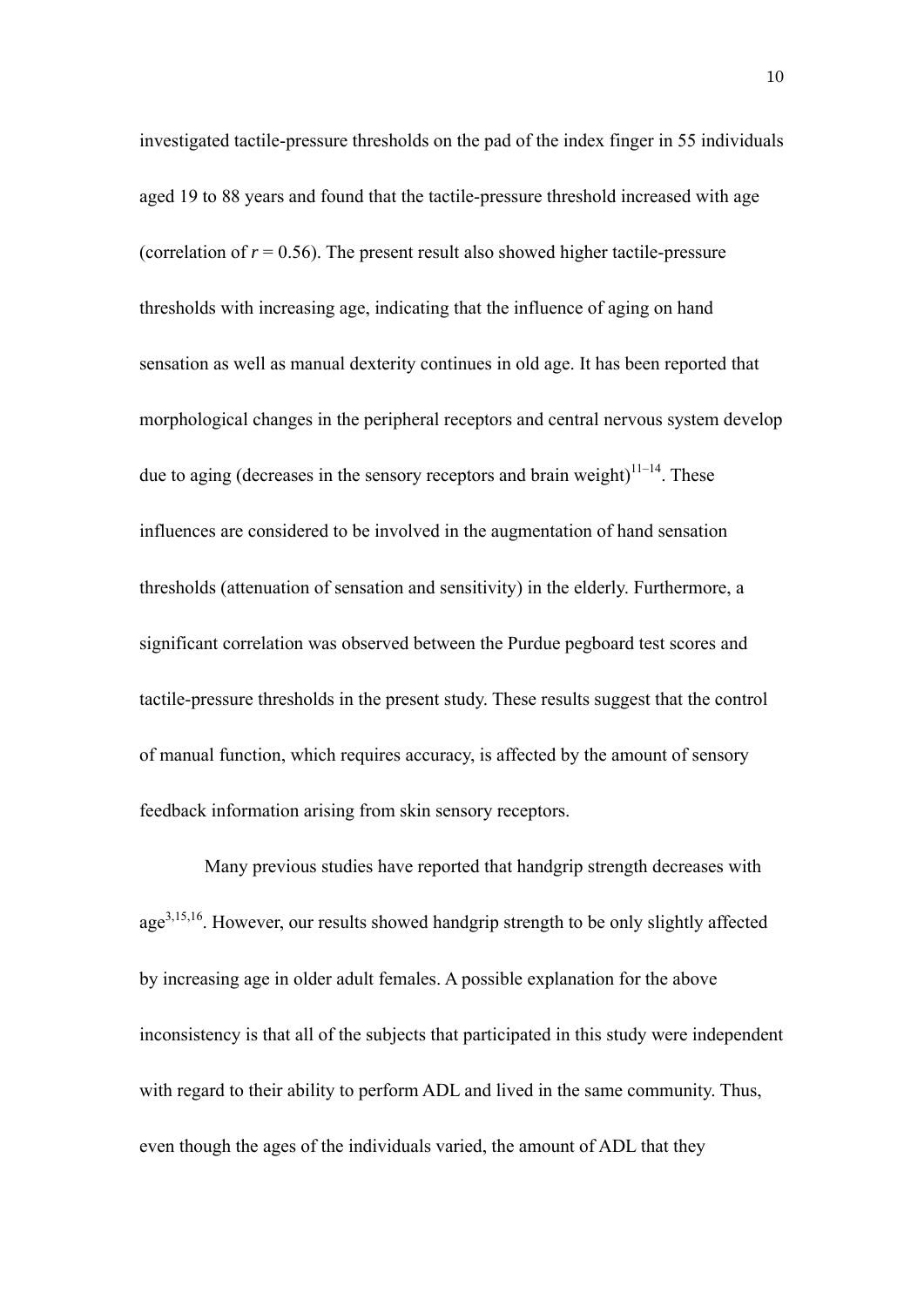performed would have been similar. The handgrip strength observed in this study might have reflected the amount of ADL performed by these individuals. In addition, the muscle mass in the hand is smaller than that of other muscles, especially in older adults. Therefore, the effect of muscle atrophy due to aging may be also small, and so differences in strength may not be detected easily. On the other hand, no clear relationship was observed between the Purdue pegboard test scores and handgrip strength in this study. Ranganathan, et al.<sup>17</sup> previously found that nonspecific skill training of the hands by healthy old adults improved pegboard test scores, but not strength. Taken together, these findings suggest that handgrip strength does not always reflect manual function.

Currently, assessments of motor output such as muscular strength and control of voluntary movement are mostly used as indexes of hand function in physical fitness tests for the elderly. However, the present study suggested that a well-maintained tactile sensation is more important for the manipulation of the hand in the elderly than muscular strength. It is thus speculated that the management and improvement of hand functions involving hand sensation is necessary to effectively promote the health of elderly individuals.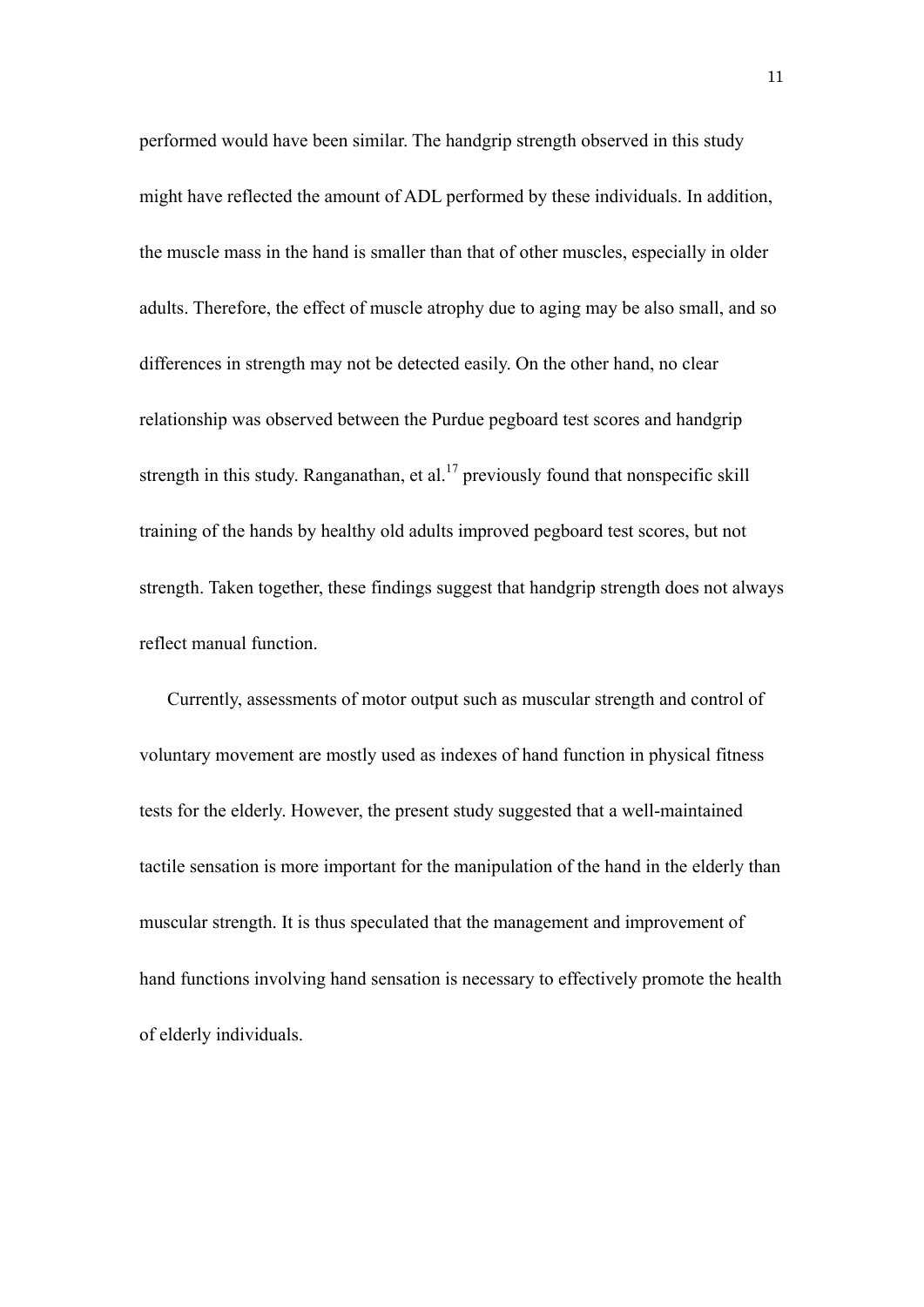### **Acknowledgments**

This study was supported by Grants-in-Aid for Scientific Research from the Ministry

of Education, Culture, Sports, Science and Technology, Japan.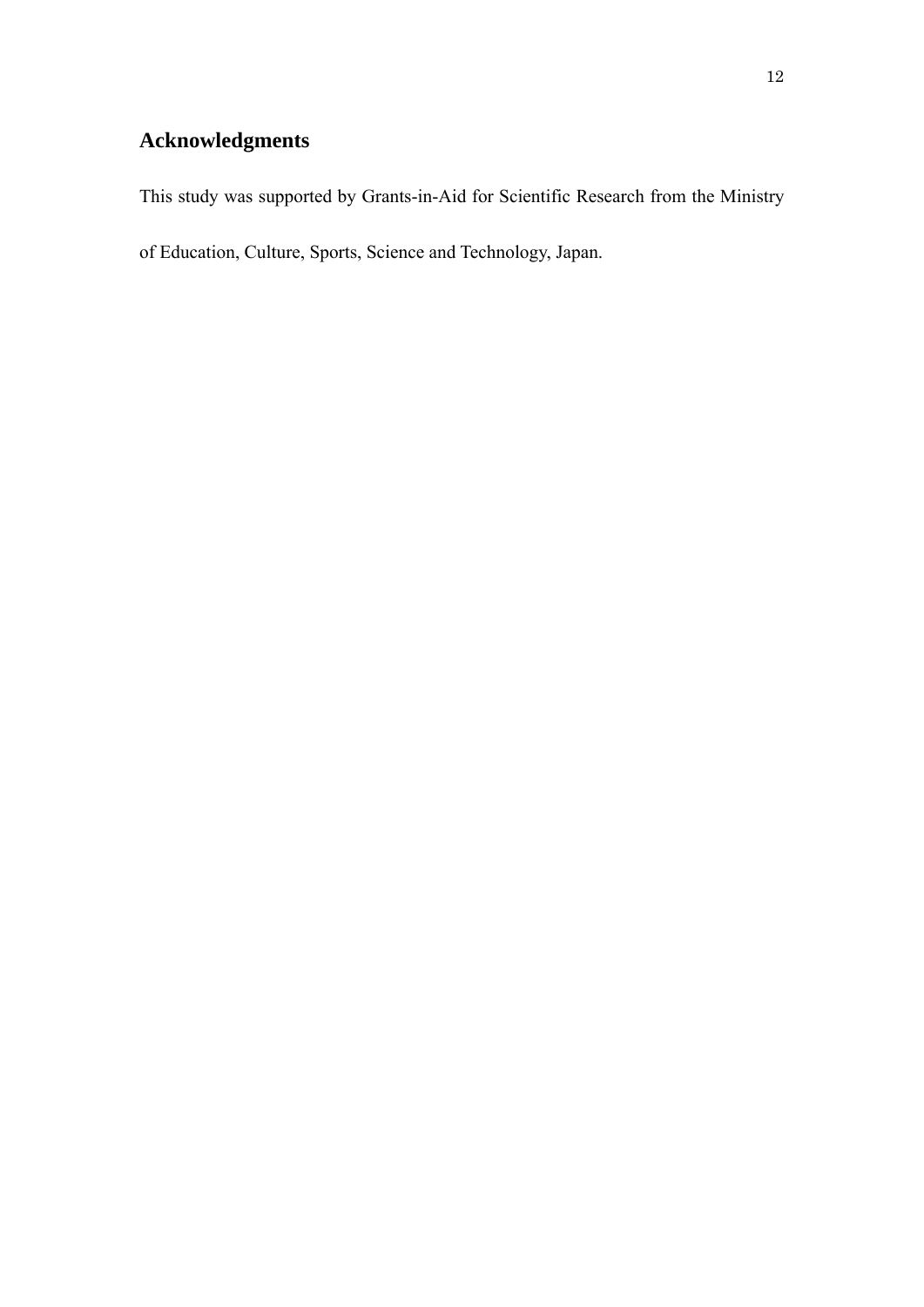#### **References**

- 1. Larsson L, Grimby G, Karlsson J. Muscle strength and speed of movement in relation to age and muscle morphology. J Appl Physiol 1979; 46: 451–6.
- 2. Lord SR, Ward JA, Williams P, et al. Physiological factors associated with falls in older community-dwelling women. J Am Geriatr Soc 1994; 42: 1110–7.
- 3. Grabiner MD, Enoka RM. Changes in movement capabilities with aging. Exerc Sport Sci Rev 1995; 23: 65–104.
- 4. Pavol MJ, Owings TM, Foley KT, et al. Influence of lower extremity strength of healthy older adults on the outcome of an induced trip. J Am Geriatr Soc 2002; 50: 256–62.
- 5. DeRekeneire N, Visser M, Peila R, et al. Is a fall just a fall: correlates of falling in healthy older persons. The Health, Aging and Body Composition Study. J Am Geriatr Soc 2003; 51: 841–6.
- 6. Tseng BS, Marsh DR, Hamilton MT, et al. Strength and aerobic training attenuate muscle wasting and improve resistance to the development of disability with aging. J Gerontol A Biol Sci Med Sci 1995; 50: 113–9.
- 7. Shiffman LM. Effects of aging on adult hand function. Am J Occup Ther 1992; 46: 785–92.
- 8. Desrosiers J, Hebert R, Bravo G, et al. The Purdue pegboard test: normative data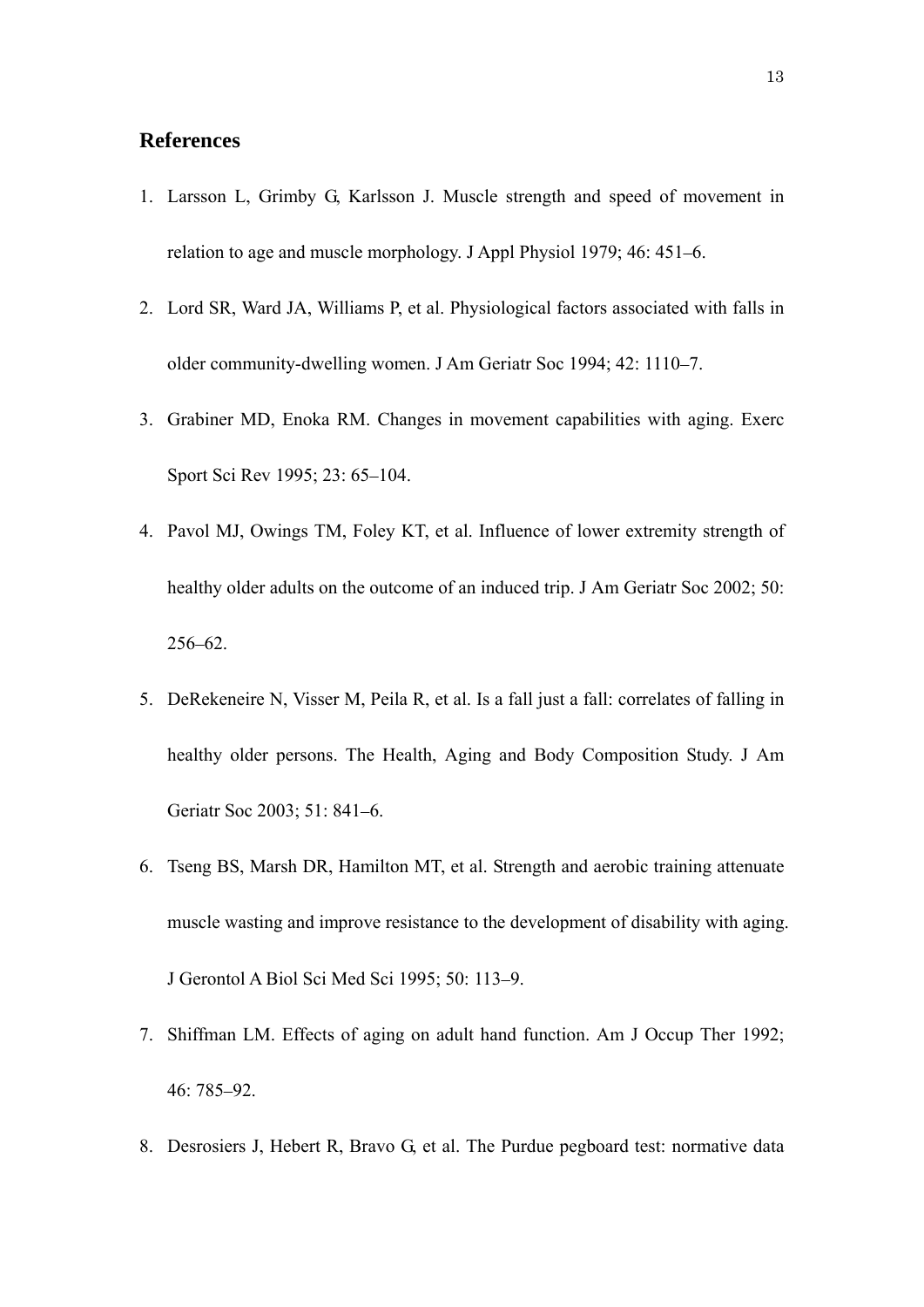for people aged 60 and over. Disabil Rehabil 1995; 17: 217–24.

- 9. Ranganathan VK, Siemionow V, Sahgal V, et al. Effects of aging on hand function. J Am Geriatr Soc 2001; 49: 1478–84.
- 10. Thornbury JM, Mistretta CM. Tactile sensitivity as a function of age. J Gerontol 1981; 36: 34–9.
- 11. Bolton CF, Winkelmann RK, Dyck PJ. A quantitative study of Meissner's corpuscles in man. Neurology 1966; 16: 1–9.
- 12. Gur RC, Mozley PD, Resnick SM, et al. Gender differences in age effect on brain atrophy measured by magnetic resonance imaging. Proc Natl Acad Sci U S A 1991; 88: 2845–9.
- 13. Mueller EA, Moore MM, Kerr DC, et al. Brain volume preserved in healthy elderly through the eleventh decade. Neurology 1998; 51: 1555–62.
- 14. Scahill RI, Frost C, Jenkins R, et al. A longitudinal study of brain volume changes in normal aging using serial registered magnetic resonance imaging. Arch Neurol 2003; 60: 989–94.
- 15. Lauretani F, Russo CR, Bandinelli S, et al. Age-associated changes in skeletal muscles and their effect on mobility: an operational diagnosis of sarcopenia. J Appl Physiol 2003; 95: 1851–60.
- 16. Vianna LC, Oliveira RB, Araújo CG. Age-related decline in handgrip strength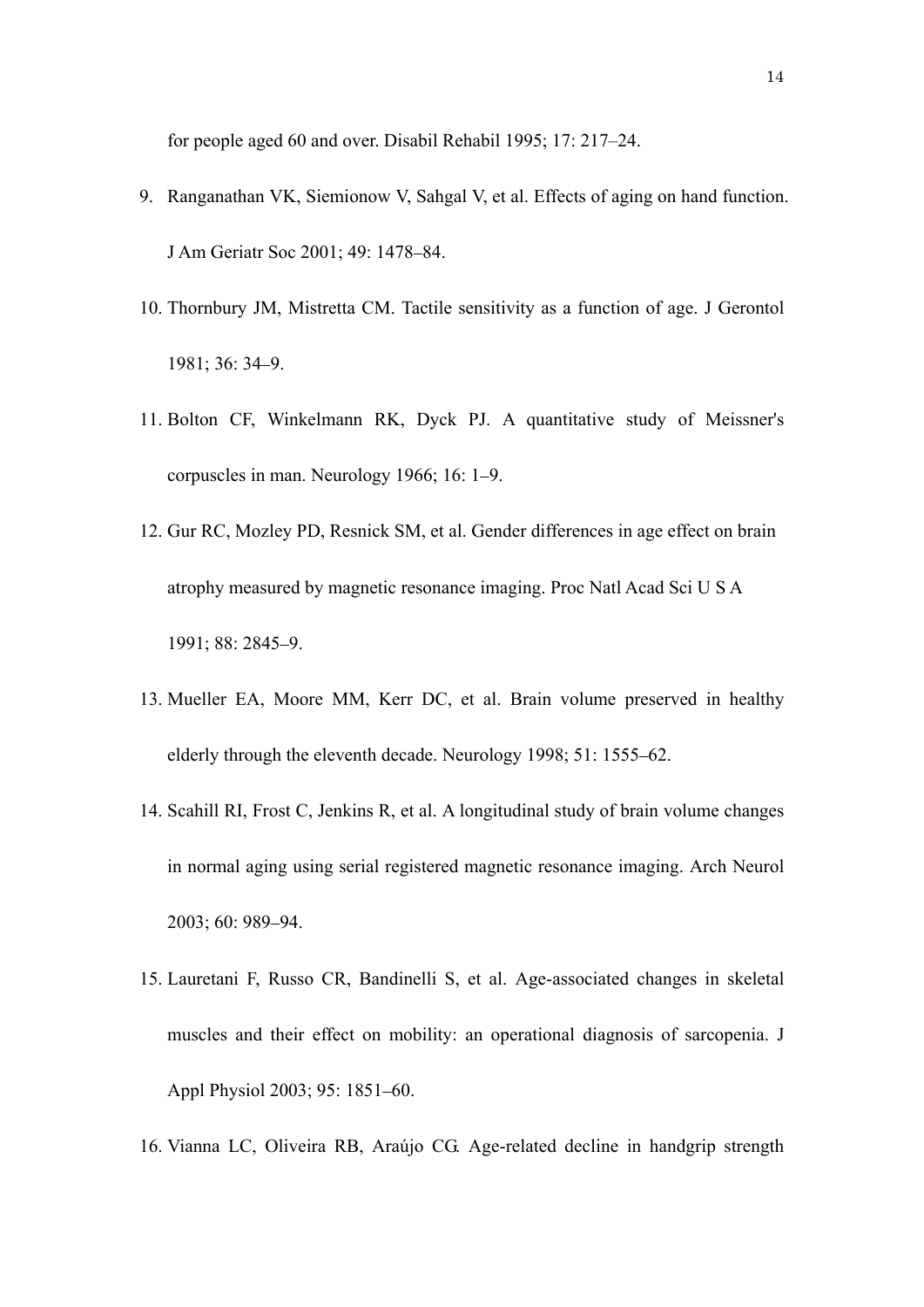differs according to gender. J Strength Cond Res 2007; 21: 1310–4.

17. Ranganathan VK, Siemionow V, Sahgal V, et al. Skilled finger movement exercise improves hand function. J Gerontol A Biol Sci Med Sci 2001; 56: M518–22.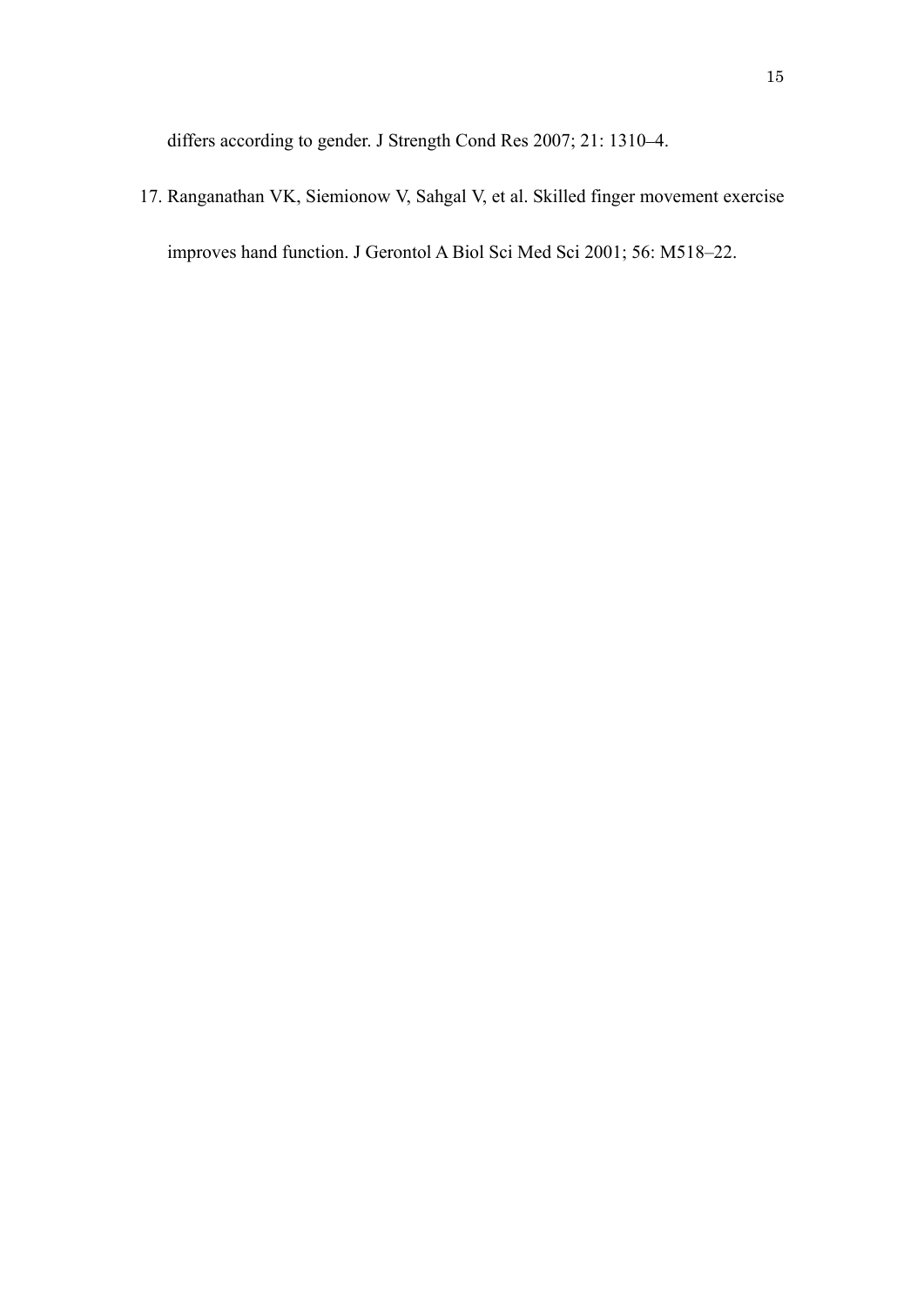#### **Figures**

**Figure 1**. The age-related changes in pegboard test scores (A), handgrip strength (B), and tactile-pressure threshold (C). The data were compared among the four age groups (65–69 years:  $\blacksquare$ , 70–74 years:  $\blacksquare$ , 75–79 years:  $\blacksquare$ , 80–85 years: □). \* *P*<0.05.